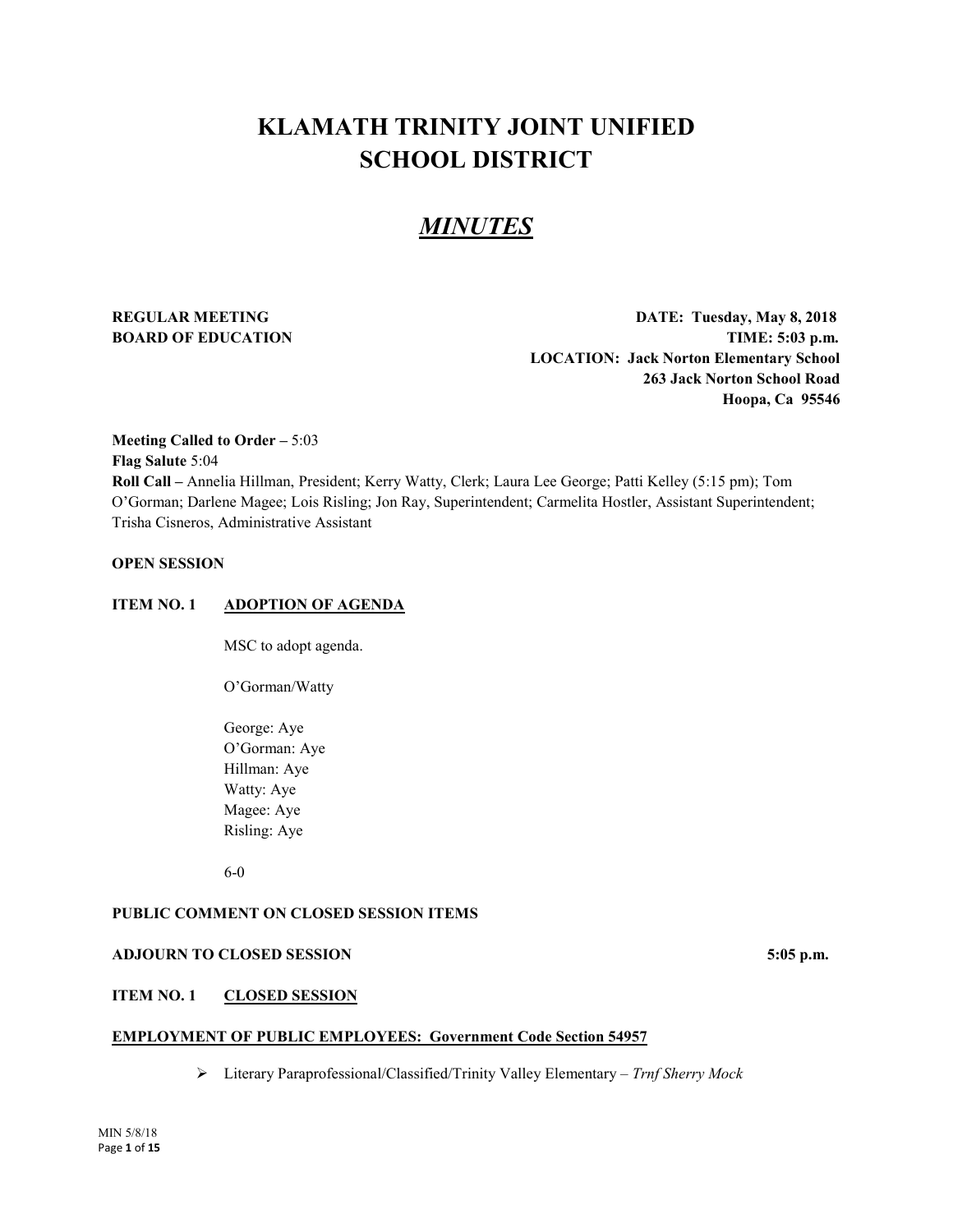# **STIPEND POSITIONS:**

Track Coach/Hoopa Elementary – *Shane Christensen*

**GOVERNMENT CODE SECTION 54957**: Public Employee discipline, dismissal, release, non re-election, acceptance of the resignation of, or other action which otherwise affects the employment status of a public employee. – *3 matters*

GOVERNMENT CODE SECTION 54956.9 Conference with Legal Counsel – Anticipated Litigation: Under Government Code sections 54956.9(d)(2), the Klamath Trinity Joint Unified Board of Trustees hereby provides public notice that it may meet in Closed Session to decide whether there is significant exposure to litigation, and to consider and act in connection with matters for which there is a significant exposure to litigation. Under Government Code sections 54956.9, the Klamath Trinity Joint Unified Board of Trustees hereby provides public notice that it may meet in Closed Session to decide to initiate litigation and to consider and act in connection with litigation it has decided to initiate Conference with Legal Counsel – Anticipated Litigation: Significant exposure to Litigation.

GOVERNMENT CODE SECTIONS 6549.1(d) AND 54957.6 CONFERENCE WITH LABOR NEGOTIATOR Agency Negotiator: Jon Ray, Superintendent, Employee Organizations: Klamath Trinity Teachers Association (KTTA); California School Employees Association, Chapter 347 (CSEA); Unrepresented Employees.

# **RETURN TO OPEN SESSION** 6:15 **p.m.** 6:15 **p.m.**

# **ACTIONS RESULTING FROM CLOSED SESSION**

# **ITEM NO. 3 ANNOUNCEMENT OF ACTIONS TAKEN IN CLOSED SESSION WHICH ARE REQUIRED TO BE ANNOUNCED**

# **ITEM NO. 4 PUBLIC COMMENT AND COMMUNICATION ON NON-AGENDA ITEMS TO INCLUDE INDIAN POLICIES AND PROCEDURES**

Sunny Cosce – said her daughter's classmate's asked her to read a letter asking for Mr. Rossman to hand out diplomas at HVHS graduation.

Debbie Myers – voiced concerns about food at Jack Norton. When the generator goes out and the temperature of freezer goes up, food has to be thrown out. Heater in Mary's room does not work, so her room is cold.

Richard Myers – spoke as a cultural monitor. He has concerns about the construction at Jack Norton and cultural monitoring.

Margo Robbins – said that a monitor had been on site all last week.

# **ITEM NO. 5 CONSENT AGENDA**

MSC to accept Consent Agenda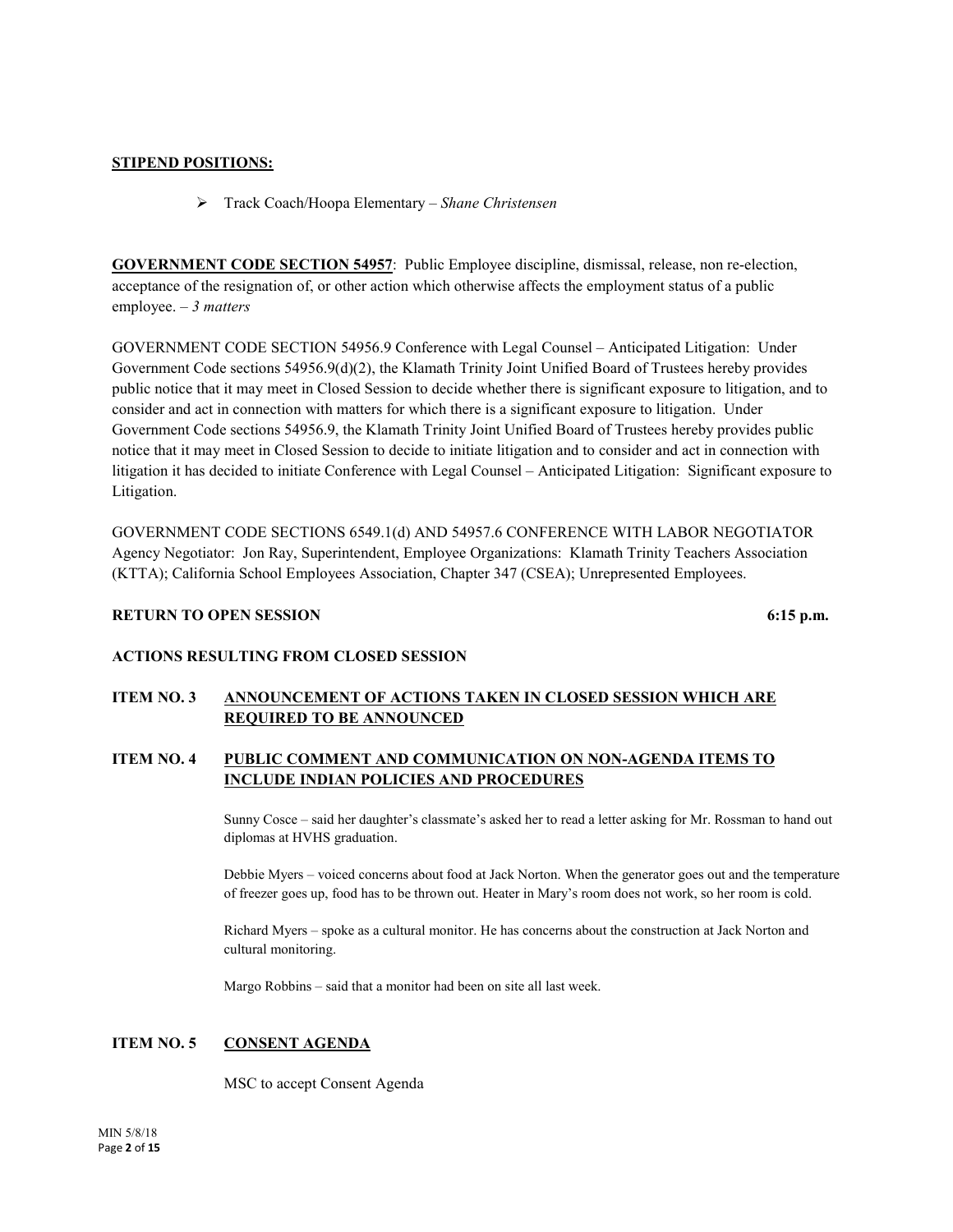Watty/Magee

George: Aye Kelley: Aye O'Gorman: Aye Hillman: Aye Watty: Aye Magee: Aye Risling: Aye

7-0

# **5.1 MINUTES OF PREVIOUS MEETING**

Regular Meeting – February 13, 2018 Special Meeting – February 28, 2018 Regular Meeting – March 13, 2018

#### **5.2 BILLS AND WARRANTS REPORT**

Total for the month of April - \$2,267,486,.86

# **5.3 OVERNIGHT/OUT OF STATE TRAVEL**

The Board is asked to approve the overnight travel request for the Hoopa High School Track Team to travel to the Class A Track and Field Championship at Montgomery High School in Santa Rosa, CA on May 19, 2018 and to the North Coast Sections Meet of Champions at U.C. Berkley on May 25, 2018

The Board is asked to approve the overnight/out of state travel request for the Indian Education Program to take 8 students to Ashland, Oregon for a presentation by Winona LaDuke from June 3- 4, 2018

The Board is asked to approve the overnight/out of state travel request from the Indian Education Program to take 12 students to Klamath Falls, Oregon for the 16<sup>th</sup> Annual Salmon Relay Run May 25-27, 2018

The Board is asked to approve the out of state travel request for three teachers to attend the Turnaround Summer Leadership Retreat in Warrenton, Virginia June 22-29, 2018

# **ITEM NO. 6 DISTRICT REPORTS**

**6.1** Indian Education Director's Report – Margo Robbins reported that the students who went to Buckeye had an amazing time. Students got many compliments on great behavior. Margo will be going to the World Language Committee for the third time. Margo also reported that she is looking at bringing Archery to the schools, but still needs to check with JPA and is looking at starting a Stick League for our district.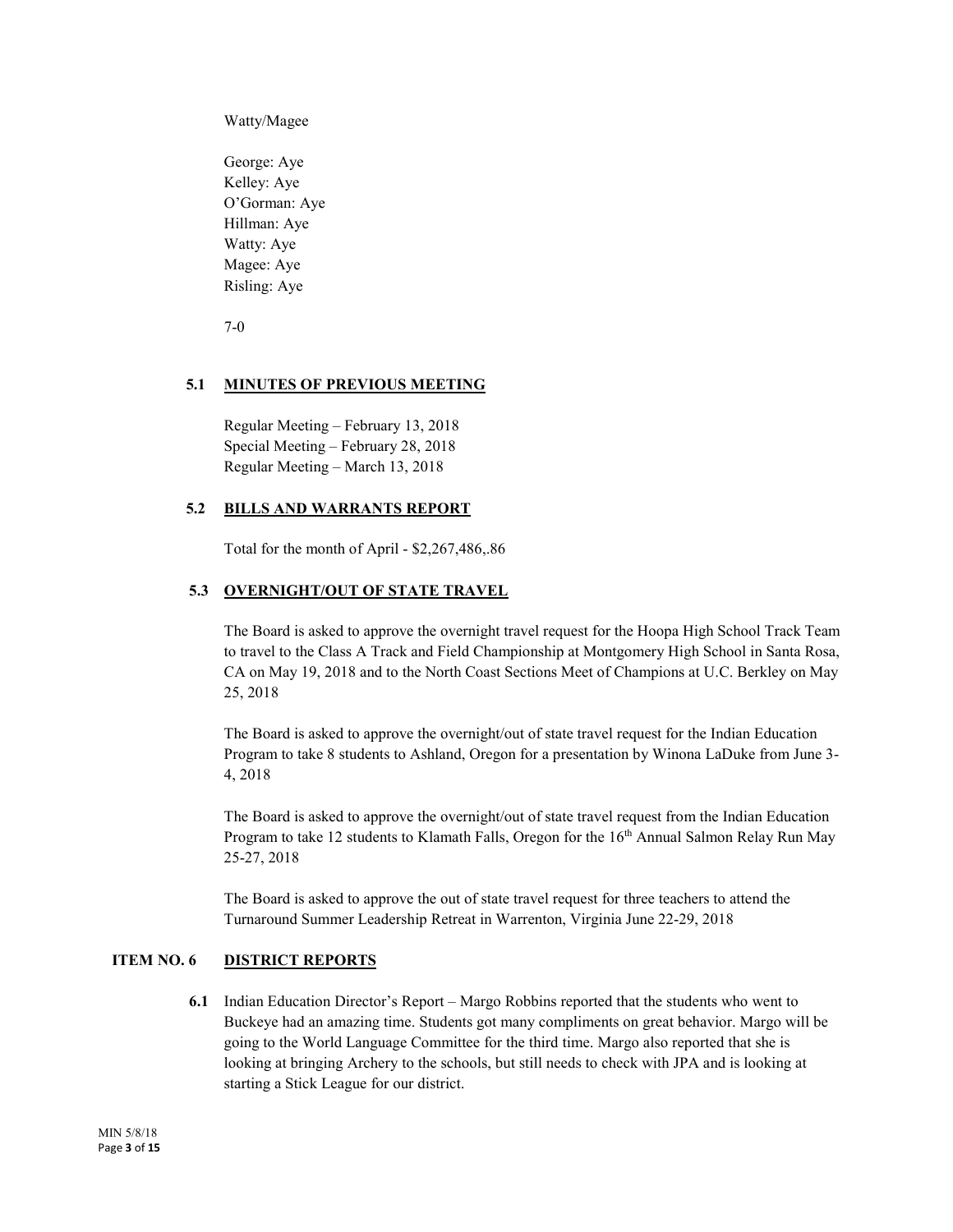- **6.2** Construction Update Kevin Nolen reported that the propane generator for JNES should be there next week and hooked up by the end of May. He apologized about the Cultural Monitoring. HVHS and HES continue to be on schedule. TVES got the green light from DSA to remove the "Inc 2". I-Tech is on hold, due to funding.
- **6.3** Student Board Member Report **-** *None*
- **6.4** Special Education Report **–** Craig Kimball reported that these past couple of weeks, he has been able to work with the River schools to get TinyEye set up. SPED continues to work hard to fill the School Psychologist position.
- **6.5** Employee Group Reports Dave Sanders welcomed everyone to JNES. Happy to see all seven board members and the others who showed up. He said it really shows dedication. Dave also reported that he is really appreciative of the 2% raise.
- **6.6** School Site Reports -

HVHS – Mr. Ray introduced Jim Roulston, the newly appointed principal at Hoopa High School. Mr. Roulston said he believes High School is one of the most important institutions. He has always believed, and this is his  $56<sup>th</sup>$  year in education, that high school will truly be the savior of humankind. His two days at HVHS have inspired him, and has been the best two days he has ever spent at a school. Everything about the school is very exciting to him. The people have been unbelievably warm and gracious, and the kids are gracious. He is very excited to be here and he said he normally doesn't get excited.

HES – Paula Wyant reported that they have had 2 out of 6 of their Trauma Informed series. This week was setting the groundwork on bias and perspective. HES is preparing for Kindergarten Round-Up. Ms. Wyant reiterated that HES has amazing teachers. She also brought "Fostering Resilience" for the board members, and passed out testing data.

River Schools – Jeff Landry reported that he feels incredibly blessed to be able to come here to work. Recently got the opportunity to sit with the JNES band. Dennis Doiron was able to teach him 3 songs in the time of the class. Mr. Landry is happy he got to work with him before he retires. Orleans has a track team of 13 athletes. One difference he has experienced being principal at the river schools is the huge community support. Testing starts this month and growth is expected.

**6.7** Trustee Area Reports

Laura Lee George (Hoopa) reported that she has been attending the HS softball games. The girls are 10-0.

Annelia Hillman (Orleans) reported she attended the recent TIM meeting. It was a good meeting and she will continue to support and work with them. Orleans has expressed they would like the playground to remain by the classroom. They also really would like swings.

Jon Ray reported that while there is concern with personnel changes and TIM going away, that is not the case. There are plans for Mr. Roulston, Annelia and possibly Paula to go back to Menominee.

# **ITEM NO. 7 ITEMS FOR BOARD ACTION**

# **7.1 PUBLIC HEARING – RATIFICATION OF AGREEMENT WITH CSEA**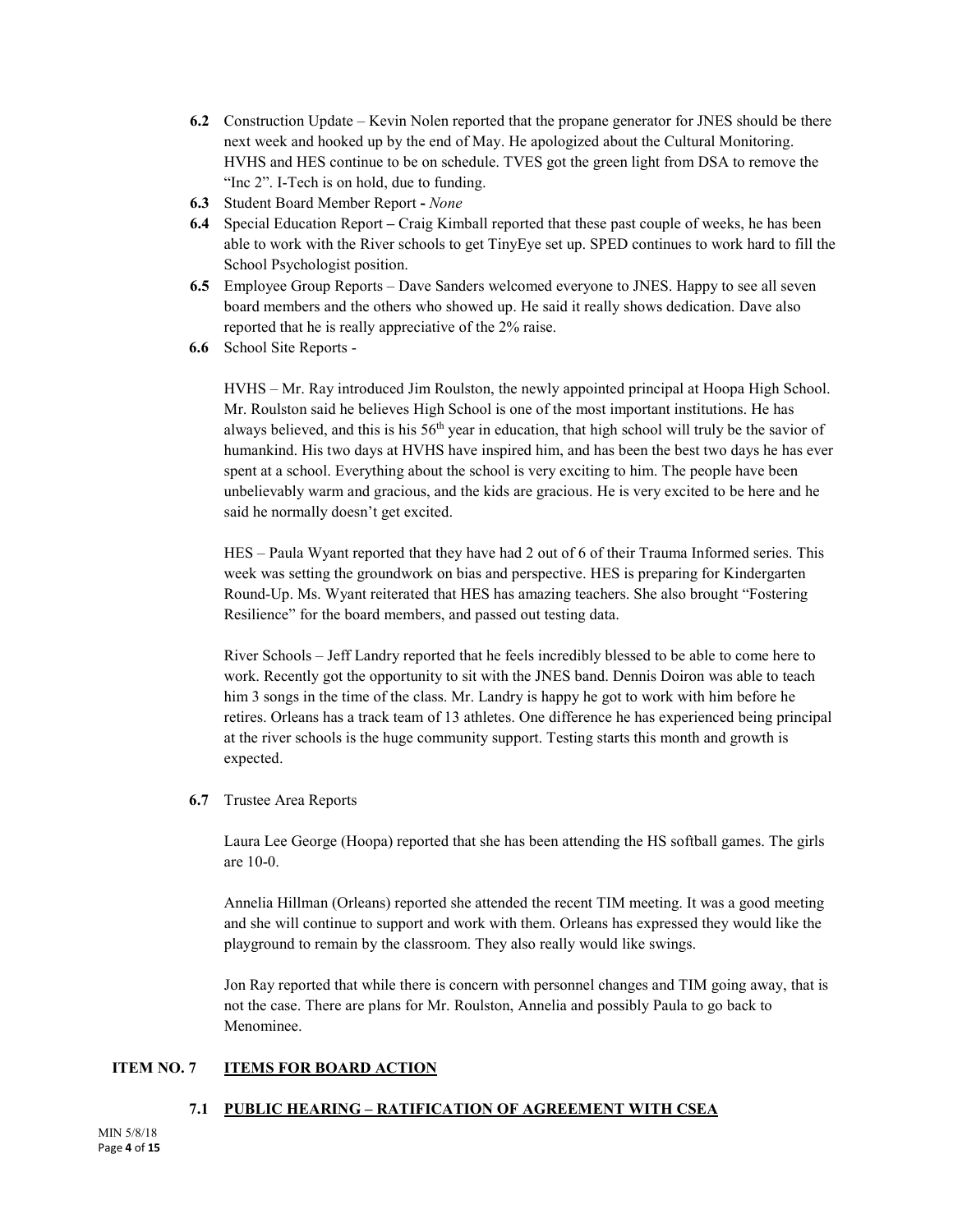Opening of Public Hearing: 7:06 Comment Period: *No Comments* Closing of Public Hearing: 7:10

# **7.2 PUBLIC DISCLOSURE AND RATIFICATION OF COLLECTIVE BARGAINING AGREEMENT - CLASSIFIED**

MSC to ratify the agreement with CSEA.

George/Watty

George: Aye Kelley: Recuse O'Gorman: Aye Hillman: Aye Watty: Aye Magee: Aye Risling: Aye

6-0-1

#### **7.3 KTJUSD/PARS POST-ANALYSIS REPORT**

MSC to certify continuance of the 2017-18 Supplementary Retirement Plan

George/Kelley

George: Aye Kelley: Aye O'Gorman: Aye Hillman: Aye Watty: Aye Magee: Aye Risling: Aye

7-0

#### **7.4 2018-19 CALENDAR**

MSC to approve the CDE Snow Days calendar for the 2018-19 school year.

O'Gorman/George

George: Aye Kelley: Nay O'Gorman: Aye Hillman: Nay Watty: Aye Magee: Aye

MIN 5/8/18 Page **5** of **15**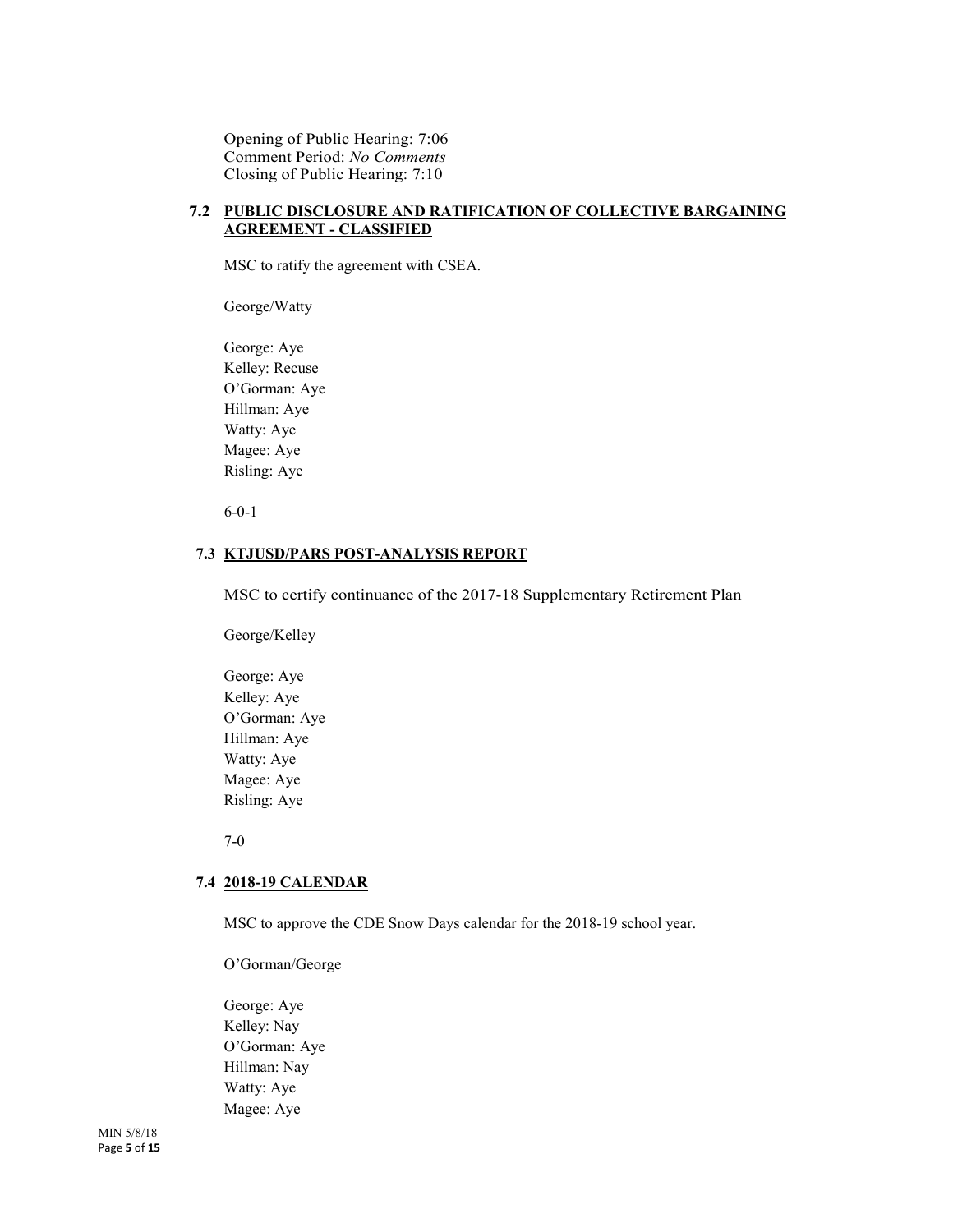Risling: Aye

5-2

#### **7.5 HUMBOLDT AREA FOUNDATION**

MSC to approve the funds from the Humboldt Area Foundation for Reflection Rooms

Risling/Kelley

George: Aye Kelley: Aye O'Gorman: Aye Hillman: Aye Watty: Aye Magee: Aye Risling: Aye

7-0

#### **7.6 ROBERT COLBURN ELECTRIC – HOOPA HIGH SCHOOL FOOTBALL FIELD**

MSC to approve invoice #18886 in the amount of \$1,238.43 for replacing circuit breakers for the field lights and scoreboard.

Watty/George

George: Aye Kelley: Aye O'Gorman: Aye Hillman: Aye Watty: Aye Magee: Aye Risling: Aye

7-0

#### **7.7 CONE PLUMBING – HOOPA HIGH SCHOOL**

MSC to approve invoice #3939 (\$2,461.02) and #3940 (\$1,449.47) in the total amount of \$3,910.49 for unclogging and reburying the sewer line for the Admin Wing

Risling/Magee

George: Aye Kelley: Aye O'Gorman: Aye Hillman: Aye Watty: Aye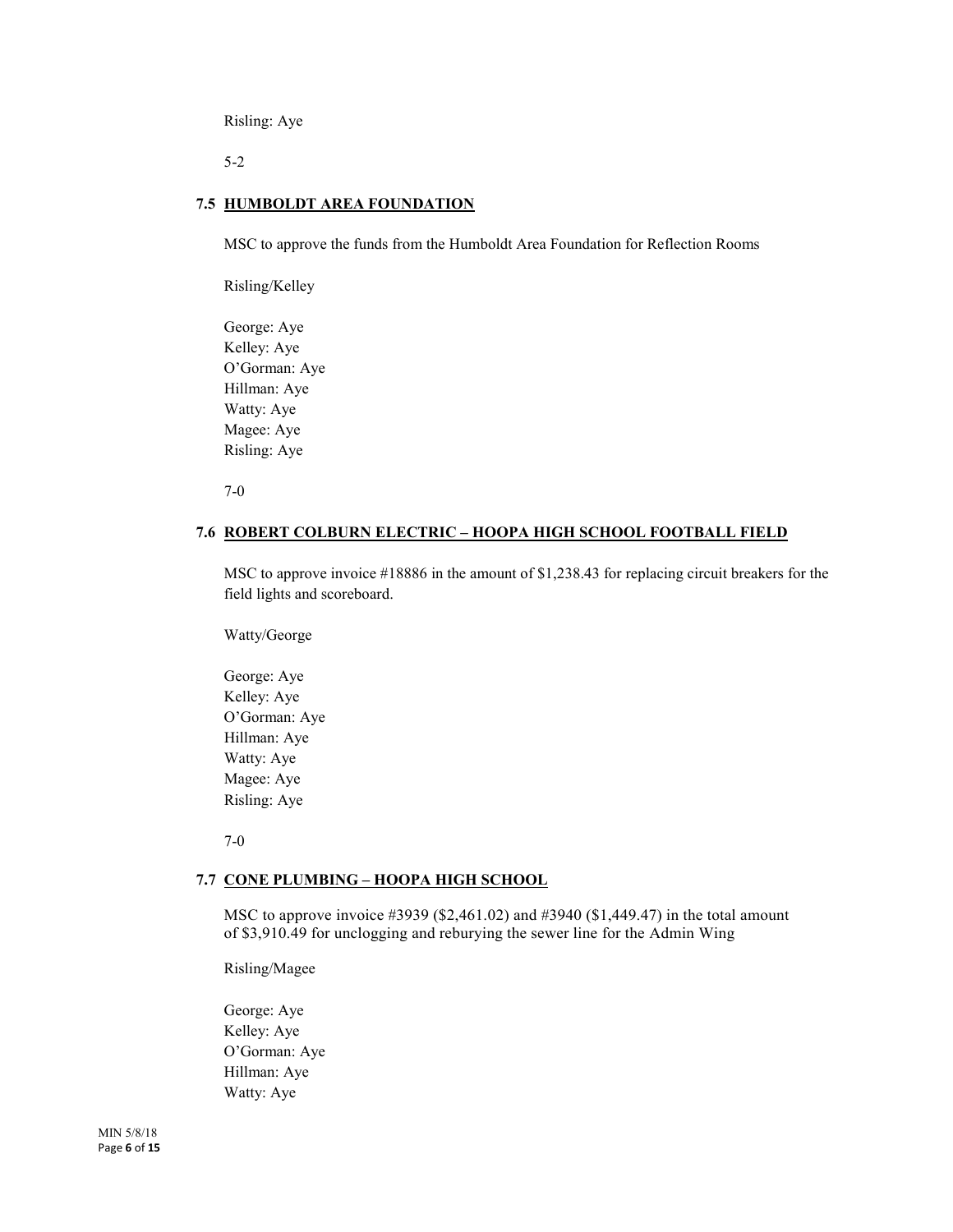Magee: Aye Risling: Aye

7-0

# **7.8 STEWART COMPANIES – JACK NORTON ELEMENTARY SCHOOL PH II**

MSC to amend the Notice of Award to Stewart Companies for Jack Norton Elementary School Phase II, project 2017.5.2B to Jack Norton Elementary School Phase II 2018.5.2B. This amendment will correct the allocation of funds to the proper bid package number.

Watty/Magee

George: Aye Kelley: Aye O'Gorman: Aye Hillman: Aye Watty: Aye Magee: Aye Risling: Aye

7-0

# **7.9 HOOPA VALLEY ELEMENTARY SCHOOL – PH III, INC 1 MULTI PRIME BID CONTRACT**

MSC to approve the following bid for the specified Multi-Prime Bid Package:

2017.6.6 Insulation – Coast Building Products \$65,000

Magee/Risling

George: Aye Kelley: Aye O'Gorman: Aye Hillman: Aye Watty: Aye Magee: Aye Risling: Aye

7-0

# **7.10 HOOPA VALLEY HIGH SCHOOL – PH III I-TECH BUILDING MULTI PRIME BID CONTRACT**

MSC to reject the following bid for the specified Multi-Prime Bid Package:

2018.9.9 Concrete – Trent Construction **\$1,131,672.00** \$1,131,672.00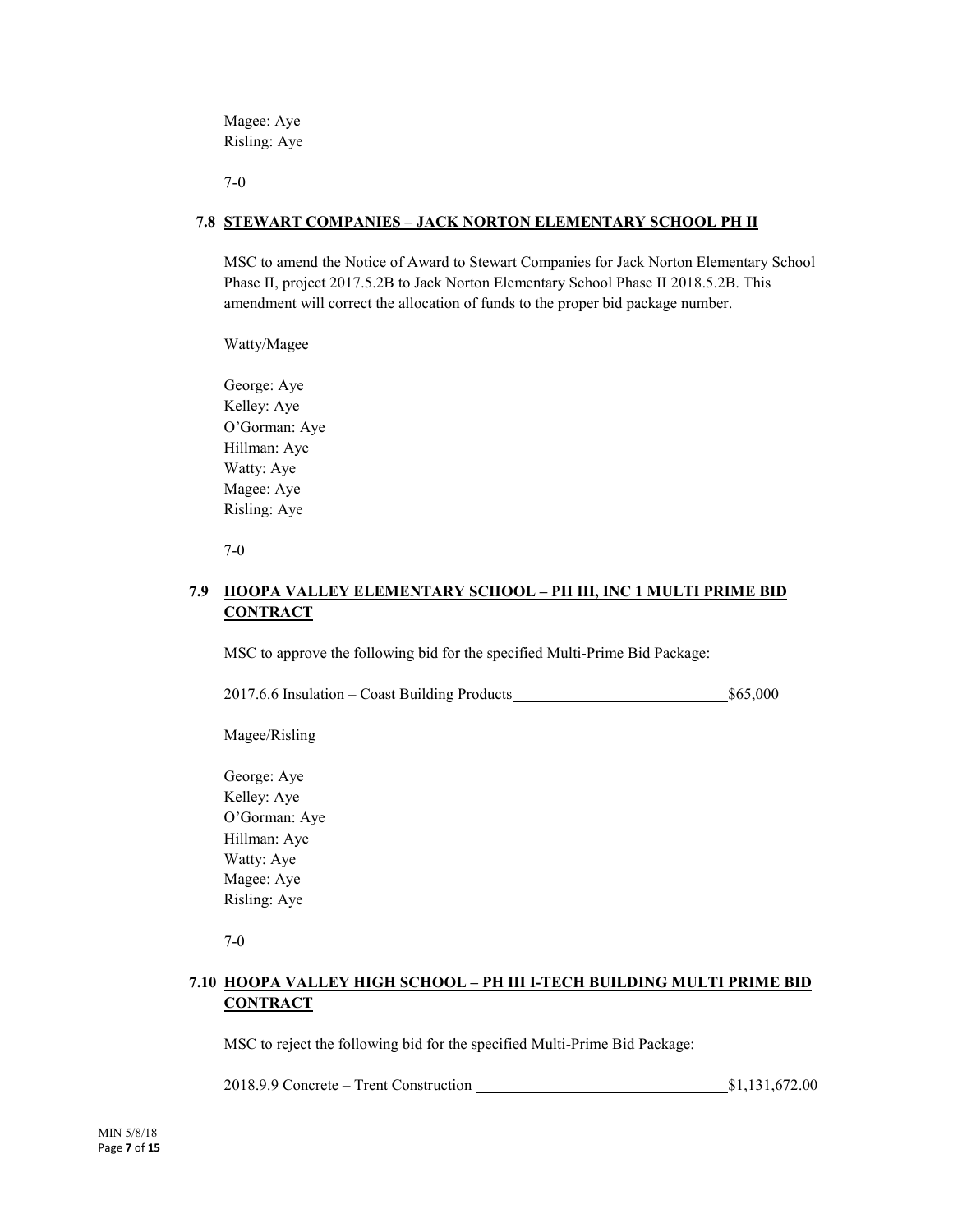George/Kelley

George: Aye Kelley: Aye O'Gorman: Aye Hillman: Aye Watty: Aye Magee: Aye Risling: Aye

7-0

#### **7.11 LACO ASSOCIATES – JACK NORTON ELEMENTARY SCHOOL PH II**

MSC to approve the scope and preliminary fee from LACO Associates for the Jack Norton Elementary School Generator Building in the amount of \$32,570.00

Watty/George

George: Aye Kelley: Aye O'Gorman: Aye Hillman: Aye Watty: Aye Magee: Aye Risling: Aye

7-0

# **7.12 JACK NORTON ELEMENTARY SCHOOL – PH II GENERATOR BUILDING & SITEWORK MULTI PRIME BID CONTRACT**

MSC to approve the following bid for the specified Multi-Prime Bid Package:

2017.5.9 Masonry – North State Masonry 2017.5.9 Masonry \$179,635.00

Risling/Magee

George: Aye Kelley: Aye O'Gorman: Aye Hillman: Aye Watty: Aye Magee: Aye Risling: Aye

7-0

#### **7.13 BUILDER'S DOORS AND WINDOWS – JACK NORTON ELEMENTARY PH II**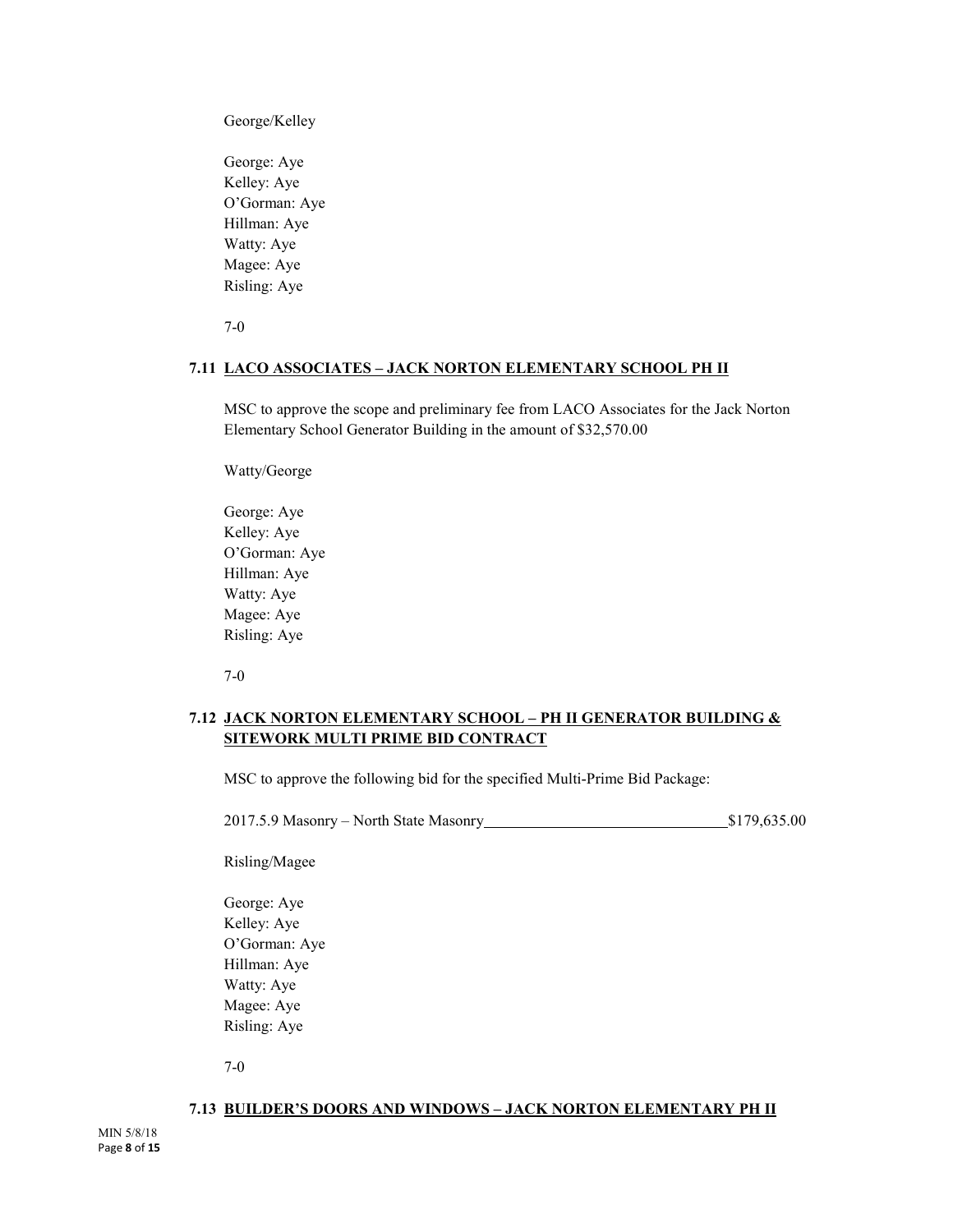MSC to approve the quote from Builder's Doors and Windows in the amount of \$6,000 for steel doors, frames and hardware.

Magee/Watty

George: Aye Kelley: Aye O'Gorman: Aye Hillman: Aye Watty: Aye Magee: Aye Risling: Aye

7-0

# **7.14 CONE PLUMBING – CHANGE ORDER, HOOPA VALLEY HIGH SCHOOL PH III INC 2**

MSC to approve change order #2 from Cone Plumbing, increasing the PO for Bid Package 2017.2.5.A in the amount of \$8,820.03

Watty/Magee

George: Aye Kelley: Aye O'Gorman: Aye Hillman: Aye Watty: Aye Magee: Aye Risling: Aye

7-0

# **7.15 CONE PLUMBING – CHANGE ORDERS, HOOPA ELEMENTARY SCHOOL, PH III INC 1**

MSC to approve the following change orders for Cone Plumbing, increasing PO180678 for Bid Package 2017.6.5B by the following amounts, totaling \$8,016.13

| <b>COR</b>       | \$4,260.66                                 |
|------------------|--------------------------------------------|
| COR <sub>2</sub> | $\overline{A}$<br>ሰኅ<br>$\prime$<br>J.1J.4 |

Kelley/O'Gorman

George: Aye Kelley: Aye O'Gorman: Aye Hillman: Aye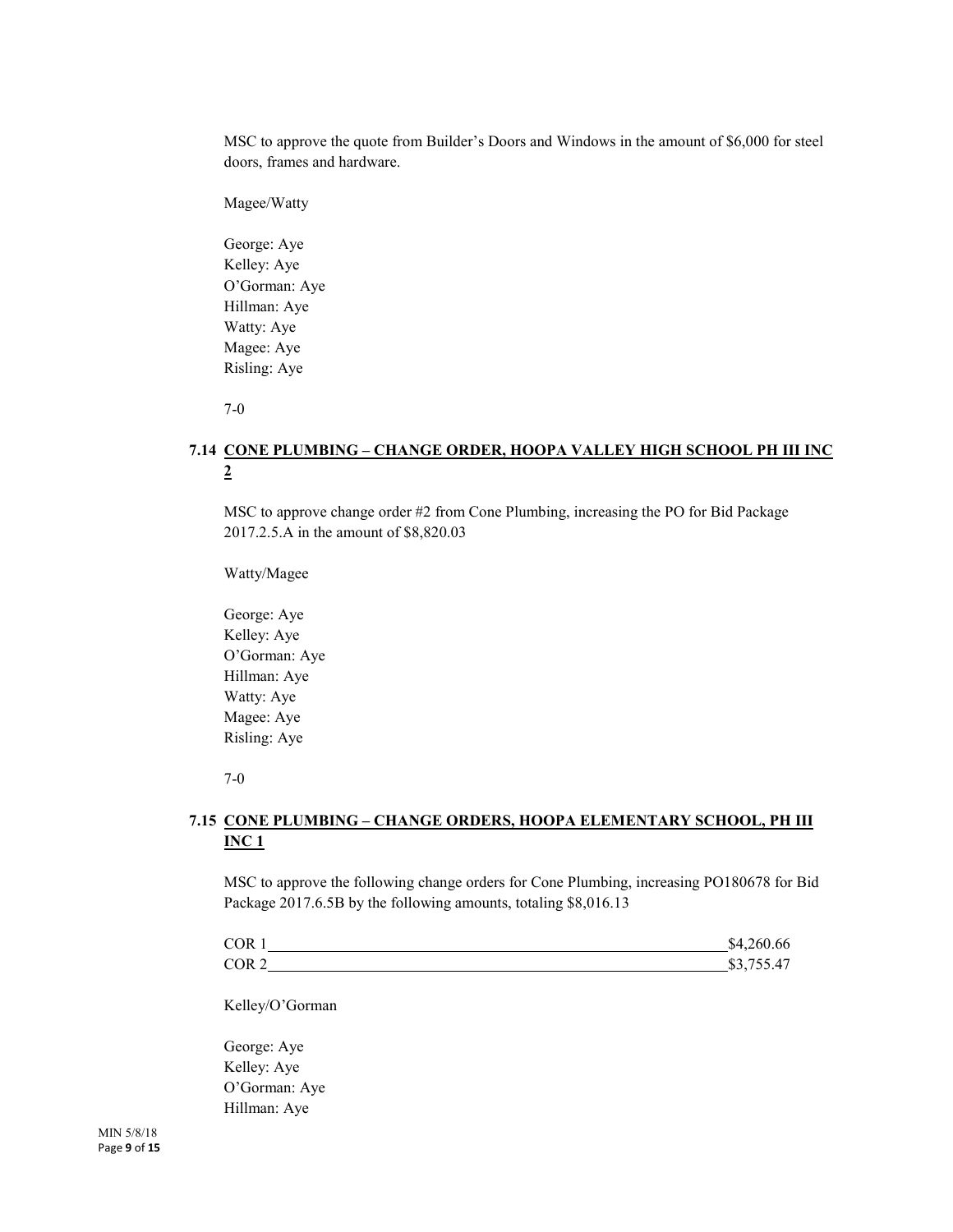Watty: Aye Magee: Aye Risling: Aye

7-0

#### **7.16 CONE PLUMBING – INVOICE, WEITCHPEC ELEMENTARY PH II**

MSC to approve invoice #3934 from Cone Plumbing in the amount of \$1,220.46 for supplying and installing a gas line for the generator

Kelley/Watty

George: Aye Kelley: Aye O'Gorman: Aye Hillman: Aye Watty: Aye Magee: Aye Risling: Aye

7-0

#### **7.17 CONE PLUMBING – INVOICE, ORLEANS ELEMENTARY PH III**

MSC to approve invoice #3935 from Cone Plumbing in the amount of \$1,806.53 for supplying and installing a gas line for the generator

Risling/Watty

George: Aye Kelley: absent O'Gorman: Aye Hillman: Aye Watty: Aye Magee: Aye Risling: Aye

6-0

#### **7.18 DON'S RENT-ALL – PURCHASE ORDER, HOOPA HIGH SCHOOL PH III INC 1**

MSC to approve opening a new purchase order in the amount of, and not to exceed, \$1,500 for Don's Rent-All for dryer fans.

George/Risling

George: Aye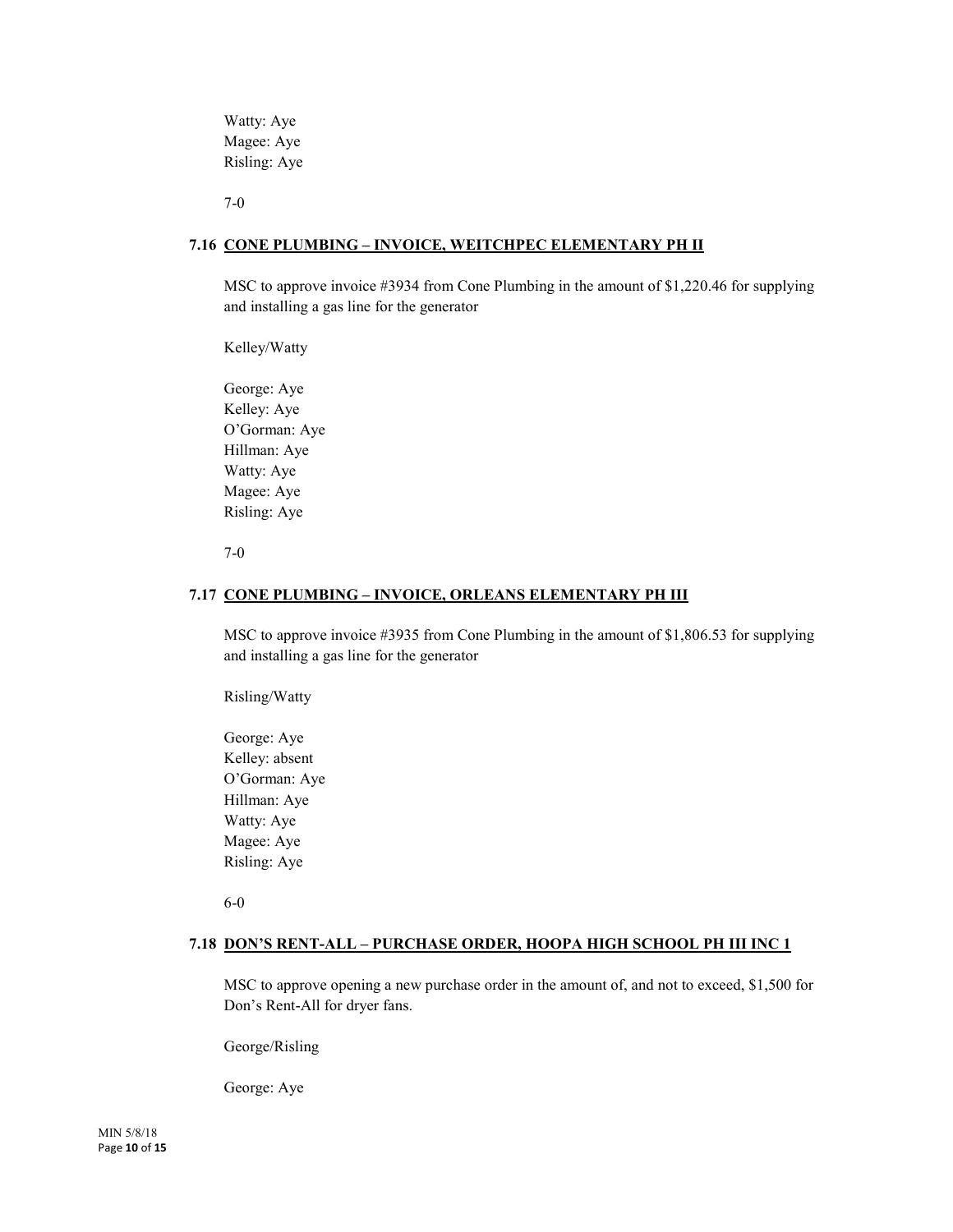Kelley: absent O'Gorman: Aye Hillman: Aye Watty: Aye Magee: Aye Risling: Aye

6-0

# **7.19 MCCUEN CONSTRUCTION – CHANGE ORDER, HOOPA HIGH SCHOOL PH III INC 1**

MSC to approve Change Order #7 from McCuen Construction, increasing the amount of PO180702 for Bid Pack 2017.3.2.B in the amount of \$2,709.15 for work not shown on plans

Risling/Magee

George: Aye Kelley: Aye O'Gorman: Aye Hillman: Aye Watty: Aye Magee: Aye Risling: Aye

7-0

# **7.20 MCCUEN CONSTRUCTION – CHANGE ORDER, TRINITY VALLEY ELEMENTARY PH III INC 2**

MSC to approve Change Order #2 from McCuen Construction, decreasing PO180618 for Bid Pack 2017.8.9 in the amount of \$4,040.24

George/Magee

George: Aye Kelley: Aye O'Gorman: Aye Hillman: Aye Watty: Aye Magee: Aye Risling: Aye

7-0

# **7.21 MCCUEN CONSTRUCTION – INVOICE, ORLEANS ELEMENTARY PH III**

MSC to approve invoice #18-01.1 in the amount of \$649.20 from McCuen Construction for labor and material to drill and install expansion anchors at generator(s).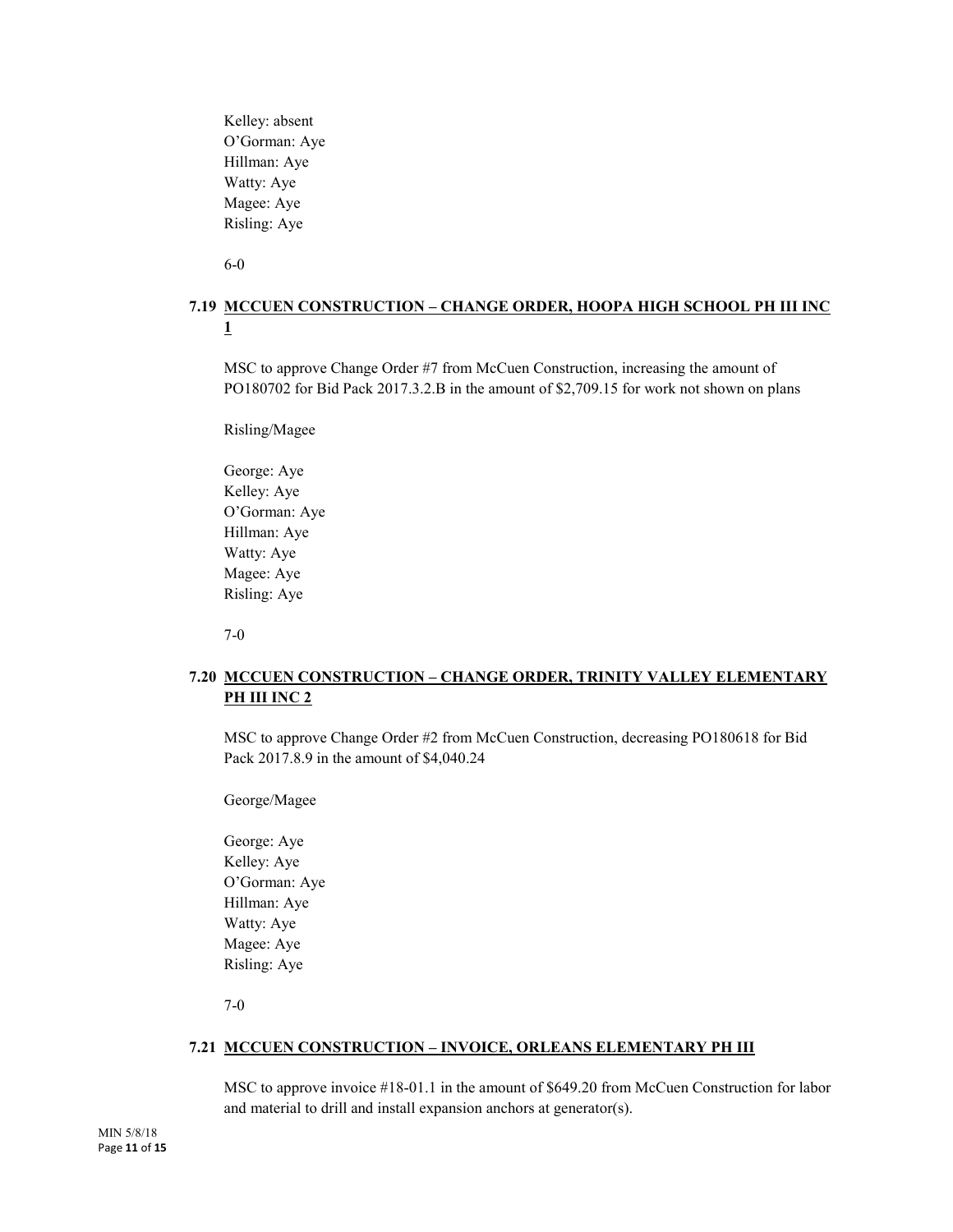Risling/Magee

George: Aye Kelley: Aye O'Gorman: Aye Hillman: Aye Watty: Aye Magee: Aye Risling: Aye

7-0

# **7.22 MCCUEN CONSTRUCTION – INVOICE, WEITCHPEC ELEMENTARY PH III**

MSC to approve invoice #18-01.2 in the amount of \$649.20 from McCuen Construction for labor and material to drill and install expansion anchors at generator(s).

Magee/Watty

George: Aye Kelley: Aye O'Gorman: Aye Hillman: Aye Watty: Aye Magee: Aye Risling: Aye

7-0

# **7.23 ROBERT COLBURN ELECTRIC – CHANGE ORDER, TRINITY VALLEY ELEMENTARY PH III INC 1**

MSC to approve Change Order #1 from Robert Colburn Electric, increasing PO 180620 for Bid Pack 2017.8.4 in the amount of \$5,078.90

Risling/Magee

George: Aye Kelley: Aye O'Gorman: Aye Hillman: Aye Watty: Aye Magee: Aye Risling: Aye

7-0

#### **7.24 SHASTA WOOD PRODUCTS – CHANGE ORDERS, HOOPA HIGH SCHOOL PH III**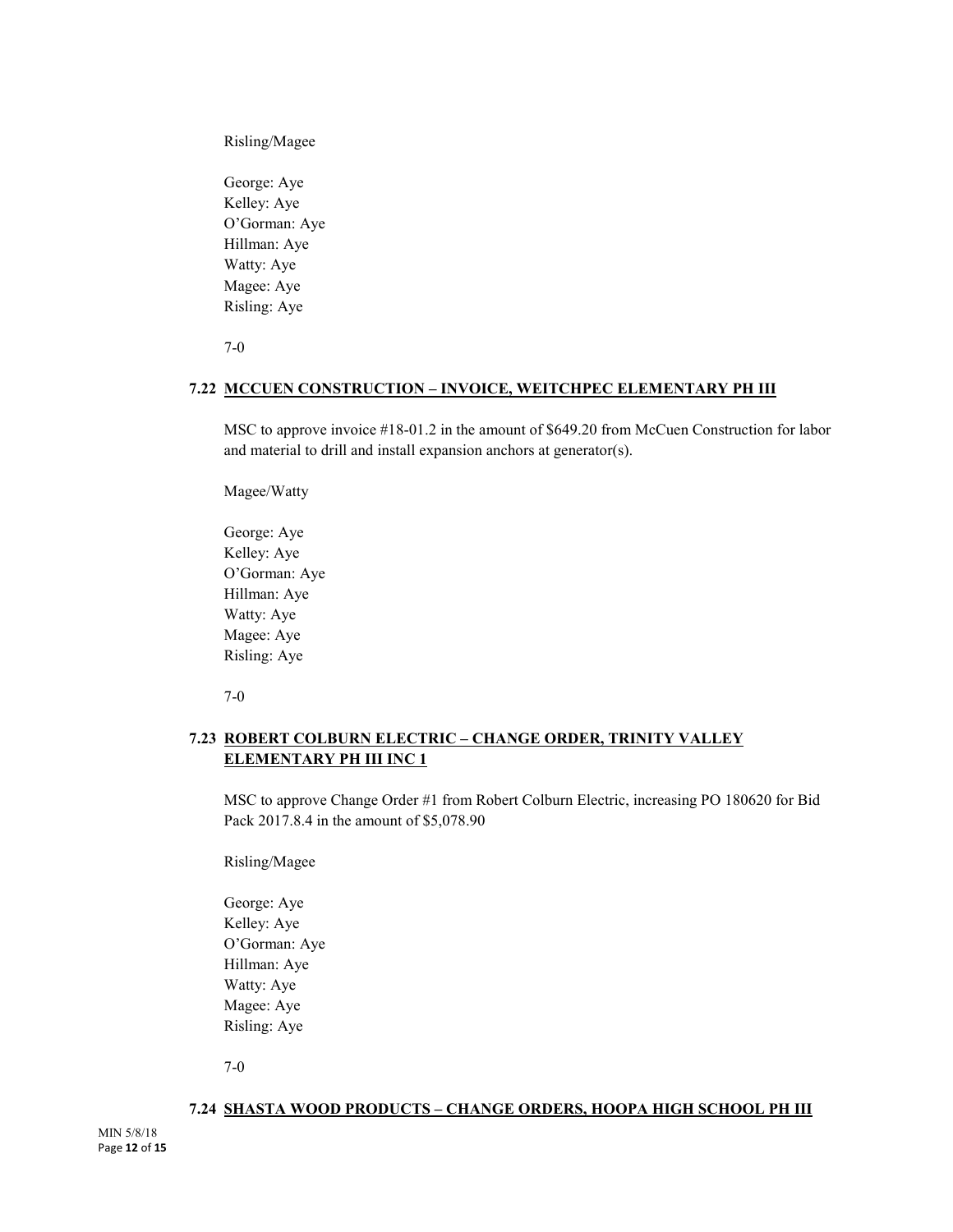# **INC 1**

MSC to approve Change Order #1 (\$58,619.49) and Change Order #2 (\$10,965.00) from Shasta Wood Products, increasing the PO for Bid Pack 2017.3.8 in the total amount of \$69,584.49

Risling/George

George: Aye Kelley: Aye O'Gorman: Aye Hillman: Aye Watty: Aye Magee: Aye Risling: Aye

7-0

#### **7.25 SIGN SOLUTIONS – QUOTE, HOOPA HIGH SCHOOL PH III I-TECH**

*Withdrawn*

# **7.26 STORCKMAN PLUMBING – CHANGE ORDERS, HOOPA HIGH SCHOOL PH III INC 1**

MSC to approve Change Order #002 (\$7,569.00) and Change Order #003 (\$13,282.11) from Storckman Plumbing, increasing PO180699 for Bid Pack 2017.3.5 in the total amount of \$20,851.11

George/Kelley

George: Aye Kelley: Aye O'Gorman: Aye Hillman: Aye Watty: Aye Magee: Aye Risling: Aye

7-0

#### **7.27 TRENT CONSTRUCTION – CHANGE ORDERS, HOOPA ELEMENTARY PH III, INC 1**

MSC to approve Change Order #2 (\$9,442.37) and Change Order #3 (\$1,280.81) from Trent Construction, increasing PO180679 for Bid Pack 2017.6.2B in the total amount of \$10,723.18

Watty/Magee

George: Aye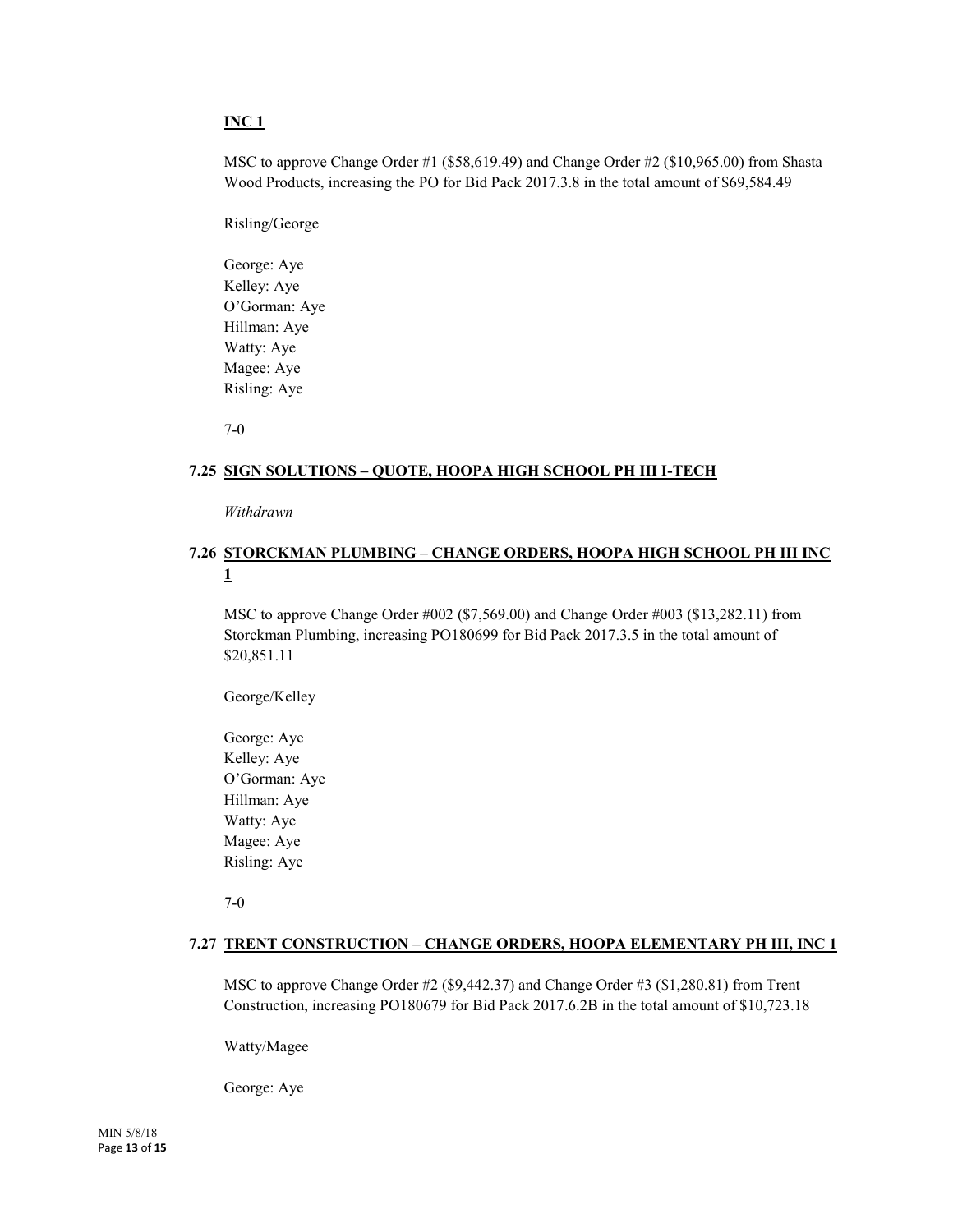Kelley: Aye O'Gorman: Aye Hillman: Aye Watty: Aye Magee: Aye Risling: Aye

7-0

# **7.28 TWO RIVERS TRIBUNE – PURCHASE ORDER, HOOPA HIGH SCHOOL PH III I-TECH**

MSC to approve a purchase order in the amount of \$25,000 for advertisements in the Two Rivers Tribune

Risling/Magee

George: Aye Kelley: Aye O'Gorman: Aye Hillman: Aye Watty: Aye Magee: Aye Risling: Aye

7-0

# **7.29 UNIVERSAL PLASTICS – CHANGE ORDER, HOOPA ELEMENTARY PH III INC 1**

MSC to approve Change Order #1 from Universal Plastics increasing PO 180752 for Bid Pack 2017.6.14 in the amount of \$11,900.00

Watty/Magee

George: Aye Kelley: Aye O'Gorman: Aye Hillman: Aye Watty: Aye Magee: Aye Risling: Aye

7-0

# **ITEM NO. 8 NON ACTION/INFORMATION ITEMS**

8.1 Performance Agreements for April